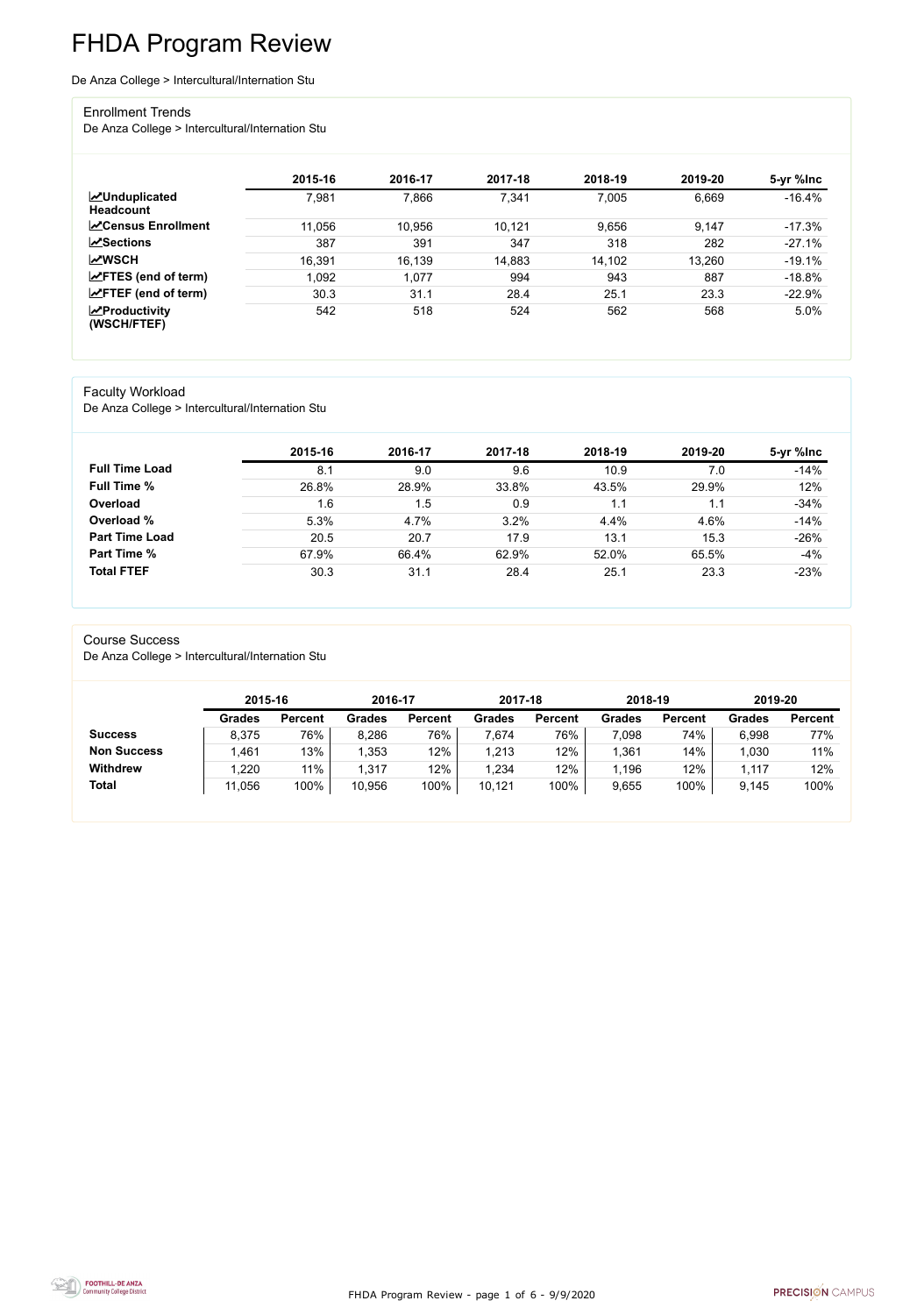FHDA Program Review - page 2 of 6 - 9/9/2020



### Course Success for African American, Latinx, and Filipinx Students

### Course Success for Asian, Native American, Pacific Islander, White, and Decline to State Students

|                    |               | 2015-16        |               | 2016-17        |               | 2017-18        | 2018-19       |                | 2019-20       |                |
|--------------------|---------------|----------------|---------------|----------------|---------------|----------------|---------------|----------------|---------------|----------------|
|                    | <b>Grades</b> | <b>Percent</b> | <b>Grades</b> | <b>Percent</b> | <b>Grades</b> | <b>Percent</b> | <b>Grades</b> | <b>Percent</b> | <b>Grades</b> | <b>Percent</b> |
| <b>Success</b>     | 2,678         | 65%            | 2,860         | 67%            | 2,653         | 66%            | 2,428         | 64%            | 2,520         | 68%            |
| <b>Non Success</b> | 811           | 20%            | 738           | $17\%$         | 719           | 18%            | 764           | 20%            | 626           | 17%            |
| <b>Withdrew</b>    | 612           | 15%            | 664           | 16%            | 630           | 16%            | 614           | 16%            | 57'           | 15%            |
| <b>Total</b>       | 4,101         | 100%           | 4,262         | 100%           | 4,002         | 100%           | 3,806         | 100%           | 3,717         | 100%           |

|                    | 2015-16       |                | 2016-17       |                | 2017-18       |                | 2018-19       |                | 2019-20       |                |
|--------------------|---------------|----------------|---------------|----------------|---------------|----------------|---------------|----------------|---------------|----------------|
|                    | <b>Grades</b> | <b>Percent</b> | <b>Grades</b> | <b>Percent</b> | <b>Grades</b> | <b>Percent</b> | <b>Grades</b> | <b>Percent</b> | <b>Grades</b> | <b>Percent</b> |
| <b>Success</b>     | 5,697         | 82%            | 5.426         | 81%            | 5.021         | 82%            | 4,670         | 80%            | 4,478         | 82%            |
| <b>Non Success</b> | 650           | 9%             | 615           | 9%             | 494           | 8%             | 597           | 10%            | 404           | 7%             |
| <b>Withdrew</b>    | 608           | 9%             | 653           | 10%            | 604           | 10%            | 582           | 10%            | 546           | 10%            |
| <b>Total</b>       | 6,955         | 100%           | 6,694         | 100%           | 6,119         | 100%           | 5,849         | 100%           | 5,428         | 100%           |
|                    |               |                |               |                |               |                |               |                |               |                |

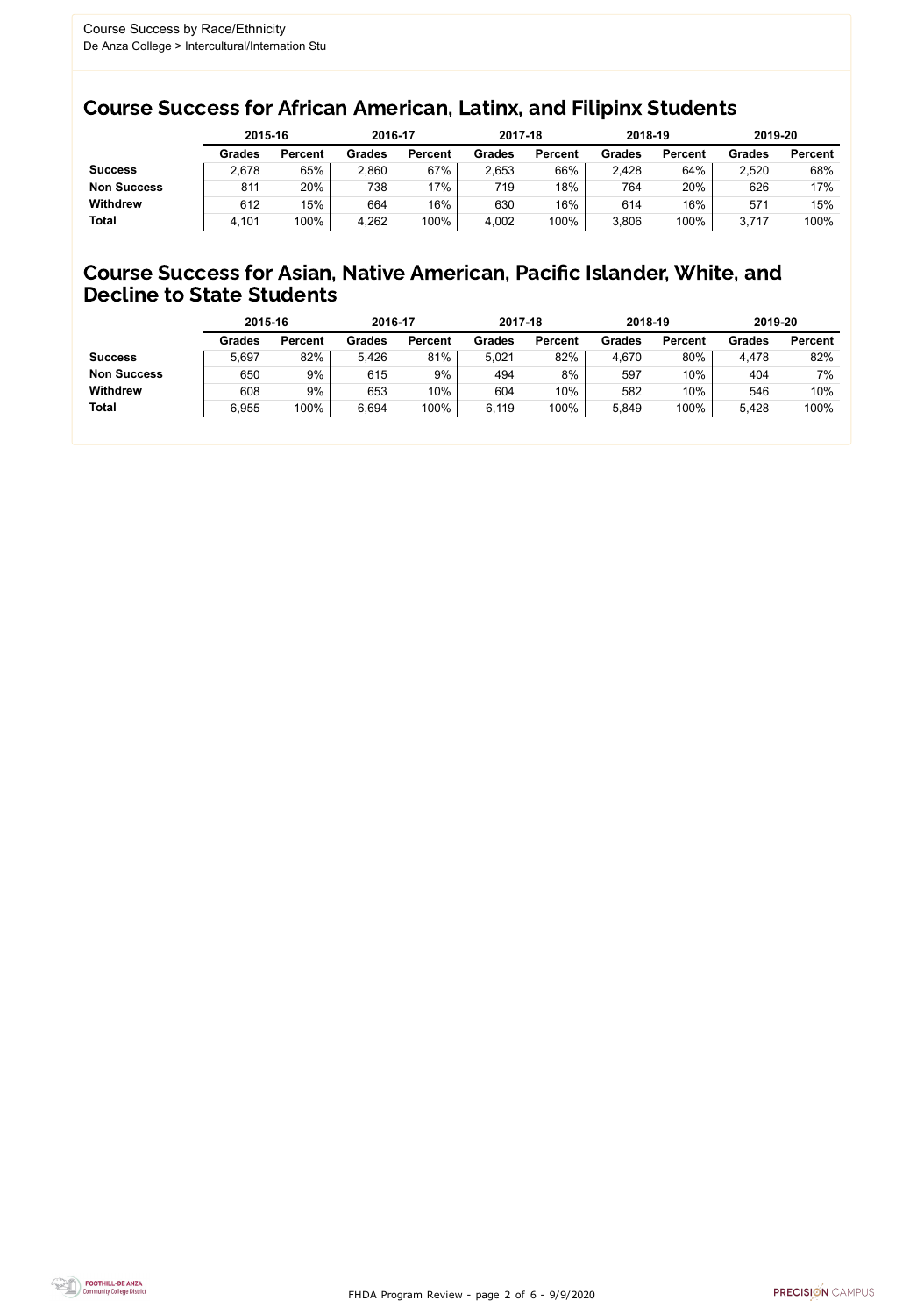FHDA Program Review - page 3 of 6 - 9/9/2020



Some courses may continue to be listed but no longer have data due to renumbering or because the course was not offered in the past five years.



### by Gender

|                     |        | 2015-16        |        | 2016-17        |        | 2017-18        |       | 2018-19        |       | 2019-20        |  |
|---------------------|--------|----------------|--------|----------------|--------|----------------|-------|----------------|-------|----------------|--|
|                     | Enr    | <b>Percent</b> | Enr    | <b>Percent</b> | Enr    | <b>Percent</b> | Enr   | <b>Percent</b> | Enr   | <b>Percent</b> |  |
| <b>Female</b>       | 5,803  | 52%            | 5,796  | 53%            | 5,475  | 54%            | 5,211 | 54%            | 4,963 | 54%            |  |
| <b>Male</b>         | 5,175  | 47%            | 5,072  | 46%            | 4,581  | 45%            | 4,356 | 45%            | 4,084 | 45%            |  |
| <b>Non-Binary</b>   |        | 0%             |        | $0\%$          |        | 0%             |       | $0\%$          |       | 0%             |  |
| <b>Not Reported</b> | 78     | $1\%$          | 88     | $1\%$          | 65     | $1\%$          | 87    | $1\%$          | 97    | 1%             |  |
| <b>Total</b>        | 11,056 | 100%           | 10,956 | 100%           | 10,121 | 100%           | 9,656 | 100%           | 9,147 | 100%           |  |

# by Ethnicity

|                         | 2015-16 |                | 2016-17 |                | 2017-18 |                | 2018-19 |                | 2019-20 |                |
|-------------------------|---------|----------------|---------|----------------|---------|----------------|---------|----------------|---------|----------------|
|                         | Enr     | <b>Percent</b> | Enr     | <b>Percent</b> | Enr     | <b>Percent</b> | Enr     | <b>Percent</b> | Enr     | <b>Percent</b> |
| <b>African American</b> | 499     | 5%             | 492     | 4%             | 447     | 4%             | 425     | 4%             | 416     | 5%             |
| Asian                   | 4,703   | 43%            | 4,574   | 42%            | 4,148   | 41%            | 4,052   | 42%            | 3,750   | 41%            |
| <b>Filipinx</b>         | 716     | 6%             | 721     | 7%             | 674     | 7%             | 623     | 6%             | 636     | 7%             |
| Latinx                  | 2,886   | 26%            | 3,049   | 28%            | 2,881   | 28%            | 2,758   | 29%            | 2,666   | 29%            |
| <b>Native American</b>  | 48      | $0\%$          | 66      | $1\%$          | 60      | $1\%$          | 46      | $0\%$          | 31      | $0\%$          |
| <b>Pacific Islander</b> | 95      | $1\%$          | 72      | $1\%$          | 85      | $1\%$          | 82      | $1\%$          | 81      | 1%             |
| White                   | 1,854   | 17%            | 1,792   | 16%            | 1,678   | 17%            | 1,536   | 16%            | 1,333   | 15%            |
| <b>Decline to State</b> | 255     | 2%             | 190     | 2%             | 148     | 1%             | 134     | 1%             | 234     | 3%             |
| <b>Total</b>            | 11,056  | 100%           | 10,956  | 100%           | 10,121  | 100%           | 9,656   | 100%           | 9,147   | 100%           |

### by Age

|              | 2015-16 |                | 2016-17 |                | 2017-18 |                | 2018-19 |                | 2019-20 |                |
|--------------|---------|----------------|---------|----------------|---------|----------------|---------|----------------|---------|----------------|
|              | Enr     | <b>Percent</b> | Enr     | <b>Percent</b> | Enr     | <b>Percent</b> | Enr     | <b>Percent</b> | Enr     | <b>Percent</b> |
| 19 or less   | 2,443   | 22%            | 2,480   | 23%            | 2,038   | 20%            | 2,207   | 23%            | 2,294   | 25%            |
| $20 - 24$    | 6,119   | 55%            | 5,975   | 55%            | 5,566   | 55%            | 5,079   | 53%            | 4,734   | 52%            |
| 25-39        | .973    | 18%            | 2,010   | 18%            | 1,979   | 20%            | 1,945   | 20%            | 1,709   | 19%            |
| $40 +$       | 521     | 5%             | 491     | 4%             | 538     | 5%             | 425     | 4%             | 410     | 4%             |
| <b>Total</b> | 11,056  | 100%           | 10,956  | 100%           | 10,121  | 100%           | 9,656   | 100%           | 9,147   | 100%           |

## by Education Level

|                           | 2015-16 |                | 2016-17 |                | 2017-18 |                | 2018-19 |                | 2019-20 |                |
|---------------------------|---------|----------------|---------|----------------|---------|----------------|---------|----------------|---------|----------------|
|                           | Enr     | <b>Percent</b> | Enr     | <b>Percent</b> | Enr     | <b>Percent</b> | Enr     | <b>Percent</b> | Enr     | <b>Percent</b> |
| <b>Bachelor or higher</b> | 719     | 7%             | 759     | $7\%$          | 772     | 8%             | 638     | 7%             | 613     | 7%             |
| <b>Associate</b>          | 211     | 2%             | 178     | 2%             | 189     | 2%             | 199     | 2%             | 203     | 2%             |
| <b>HS/Equivalent</b>      | 9,058   | 82%            | 9,030   | 82%            | 8,275   | 82%            | 8,021   | 83%            | 7,653   | 84%            |
| <b>All Other</b>          | 1,068   | 10%            | 989     | 9%             | 885     | 9%             | 798     | 8%             | 678     | 7%             |
| <b>Total</b>              | 11,056  | 100%           | 10,956  | 100%           | 10,121  | 100%           | 9,656   | 100%           | 9,147   | 100%           |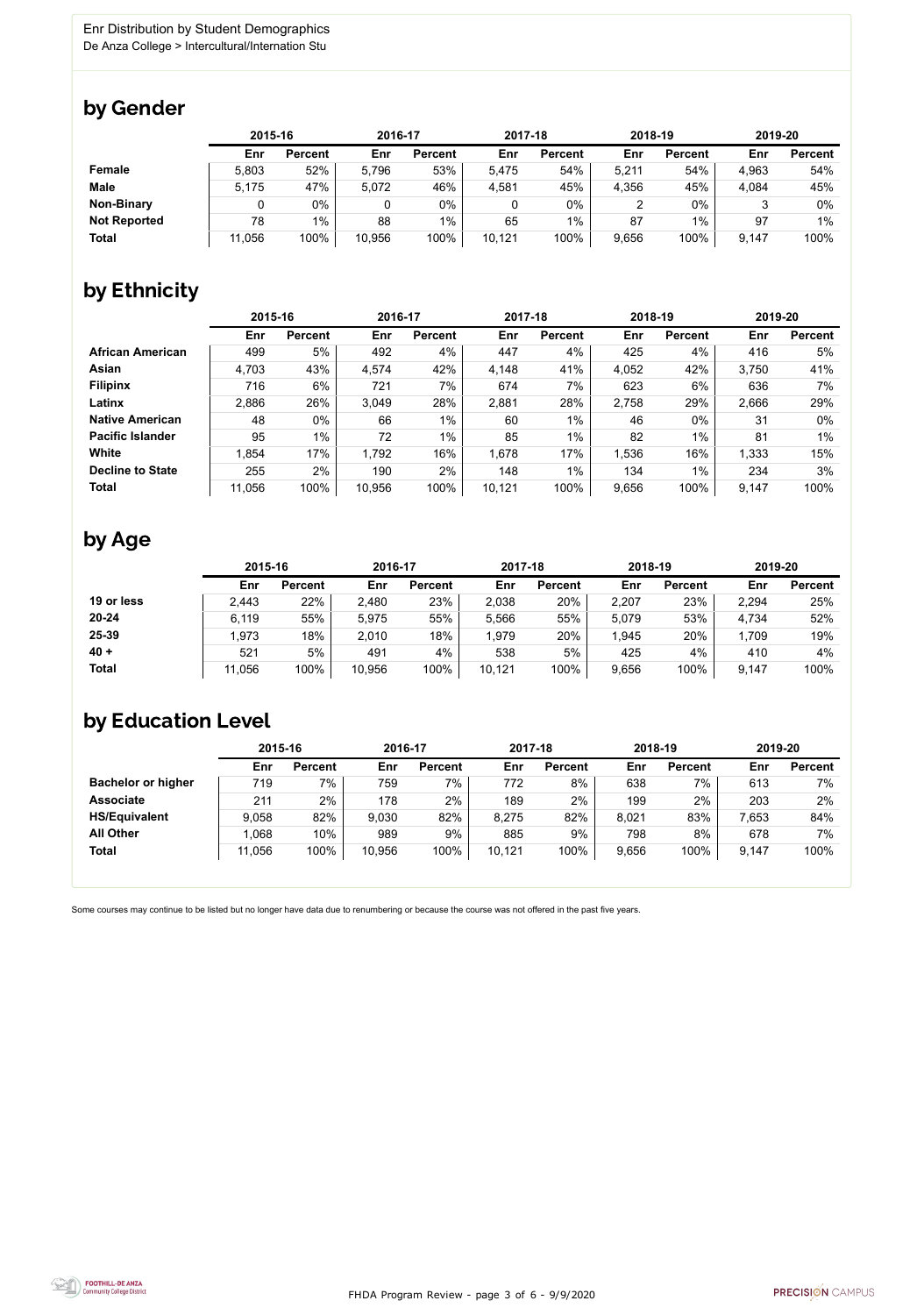FHDA Program Review - page 4 of 6 - 9/9/2020



### Success Rates by Gender De Anza College > Intercultural/Internation Stu

|                     | 2019-20        |                |                    |                |                 |                |               |                |  |  |  |  |  |
|---------------------|----------------|----------------|--------------------|----------------|-----------------|----------------|---------------|----------------|--|--|--|--|--|
|                     | <b>Success</b> |                | <b>Non Success</b> |                | <b>Withdrew</b> |                | <b>Total</b>  |                |  |  |  |  |  |
|                     | <b>Grades</b>  | <b>Percent</b> | <b>Grades</b>      | <b>Percent</b> | <b>Grades</b>   | <b>Percent</b> | <b>Grades</b> | <b>Percent</b> |  |  |  |  |  |
| <b>Female</b>       | 3,842          | 77%            | 555                | 11%            | 566             | 11%            | 4,963         | 100%           |  |  |  |  |  |
| <b>Male</b>         | 3,081          | 75%            | 463                | 11%            | 538             | 13%            | 4,082         | 100%           |  |  |  |  |  |
| <b>Non-Binary</b>   |                | 67%            |                    | 33%            | 0               | $0\%$          | 3             | 100%           |  |  |  |  |  |
| <b>Not Reported</b> | 73             | 75%            | 11                 | 11%            | 13              | 13%            | 97            | 100%           |  |  |  |  |  |
| All                 | 6,998          | 77%            | 1,030              | 11%            | 1,117           | 12%            | 9,145         | 100%           |  |  |  |  |  |

|                     |               | 2018-19                              |               |                |               |                 |               |                |  |  |  |  |  |  |
|---------------------|---------------|--------------------------------------|---------------|----------------|---------------|-----------------|---------------|----------------|--|--|--|--|--|--|
|                     |               | <b>Non Success</b><br><b>Success</b> |               |                |               | <b>Withdrew</b> | <b>Total</b>  |                |  |  |  |  |  |  |
|                     | <b>Grades</b> | <b>Percent</b>                       | <b>Grades</b> | <b>Percent</b> | <b>Grades</b> | <b>Percent</b>  | <b>Grades</b> | <b>Percent</b> |  |  |  |  |  |  |
| Female              | 3,840         | 74%                                  | 726           | 14%            | 645           | 12%             | 5,211         | 100%           |  |  |  |  |  |  |
| <b>Male</b>         | 3,192         | 73%                                  | 623           | 14%            | 541           | 12%             | 4,356         | 100%           |  |  |  |  |  |  |
| <b>Non-Binary</b>   | ⌒             | 100%                                 | 0             | $0\%$          | 0             | $0\%$           | າ<br>∠        | 100%           |  |  |  |  |  |  |
| <b>Not Reported</b> | 64            | 74%                                  | 12            | 14%            | 10            | 12%             | 86            | 100%           |  |  |  |  |  |  |
| All                 | 7,098         | 74%                                  | 1,361         | 14%            | 1,196         | 12%             | 9,655         | 100%           |  |  |  |  |  |  |

|                     |                | 2017-18        |                    |                |                 |                |               |                |  |  |  |  |  |  |
|---------------------|----------------|----------------|--------------------|----------------|-----------------|----------------|---------------|----------------|--|--|--|--|--|--|
|                     | <b>Success</b> |                | <b>Non Success</b> |                | <b>Withdrew</b> | <b>Total</b>   |               |                |  |  |  |  |  |  |
|                     | <b>Grades</b>  | <b>Percent</b> | <b>Grades</b>      | <b>Percent</b> | <b>Grades</b>   | <b>Percent</b> | <b>Grades</b> | <b>Percent</b> |  |  |  |  |  |  |
| Female              | 4,201          | 77%            | 611                | 11%            | 663             | 12%            | 5,475         | 100%           |  |  |  |  |  |  |
| <b>Male</b>         | 3,420          | 75%            | 597                | 13%            | 564             | 12%            | 4,581         | 100%           |  |  |  |  |  |  |
| <b>Non-Binary</b>   | 0              | N/A            |                    | N/A            | 0               | N/A            | 0             | 100%           |  |  |  |  |  |  |
| <b>Not Reported</b> | 53             | 82%            | 5                  | 8%             |                 | 11%            | 65            | 100%           |  |  |  |  |  |  |
| All                 | 7,674          | 76%            | 1,213              | 12%            | 1,234           | 12%            | 10,121        | 100%           |  |  |  |  |  |  |

|                     | 2016-17        |                    |               |                |                 |                |               |                |  |
|---------------------|----------------|--------------------|---------------|----------------|-----------------|----------------|---------------|----------------|--|
|                     | <b>Success</b> | <b>Non Success</b> |               |                | <b>Withdrew</b> |                | <b>Total</b>  |                |  |
|                     | <b>Grades</b>  | <b>Percent</b>     | <b>Grades</b> | <b>Percent</b> | <b>Grades</b>   | <b>Percent</b> | <b>Grades</b> | <b>Percent</b> |  |
| Female              | 4,468          | 77%                | 636           | 11%            | 692             | 12%            | 5,796         | 100%           |  |
| <b>Male</b>         | 3,750          | 74%                | 708           | 14%            | 614             | 12%            | 5,072         | 100%           |  |
| <b>Non-Binary</b>   | 0              | N/A                |               | N/A            | 0               | N/A            | 0             | 100%           |  |
| <b>Not Reported</b> | 68             | 77%                | 9             | 10%            | 11              | 13%            | 88            | 100%           |  |
| All                 | 8,286          | 76%                | 1,353         | 12%            | 1,317           | 12%            | 10,956        | 100%           |  |

|                     | 2015-16        |                    |               |                 |               |                |               |                |  |
|---------------------|----------------|--------------------|---------------|-----------------|---------------|----------------|---------------|----------------|--|
|                     | <b>Success</b> | <b>Non Success</b> |               | <b>Withdrew</b> |               | <b>Total</b>   |               |                |  |
|                     | <b>Grades</b>  | <b>Percent</b>     | <b>Grades</b> | <b>Percent</b>  | <b>Grades</b> | <b>Percent</b> | <b>Grades</b> | <b>Percent</b> |  |
| Female              | 4,459          | 77%                | 717           | 12%             | 627           | 11%            | 5,803         | 100%           |  |
| <b>Male</b>         | 3,860          | 75%                | 733           | 14%             | 582           | 11%            | 5,175         | 100%           |  |
| <b>Non-Binary</b>   |                | N/A                | 0             | N/A             |               | N/A            | 0             | 100%           |  |
| <b>Not Reported</b> | 56             | 72%                | 11            | 14%             |               | 14%            | 78            | 100%           |  |
| All                 | 8,375          | 76%                | 1,461         | 13%             | 1,220         | 11%            | 11,056        | 100%           |  |

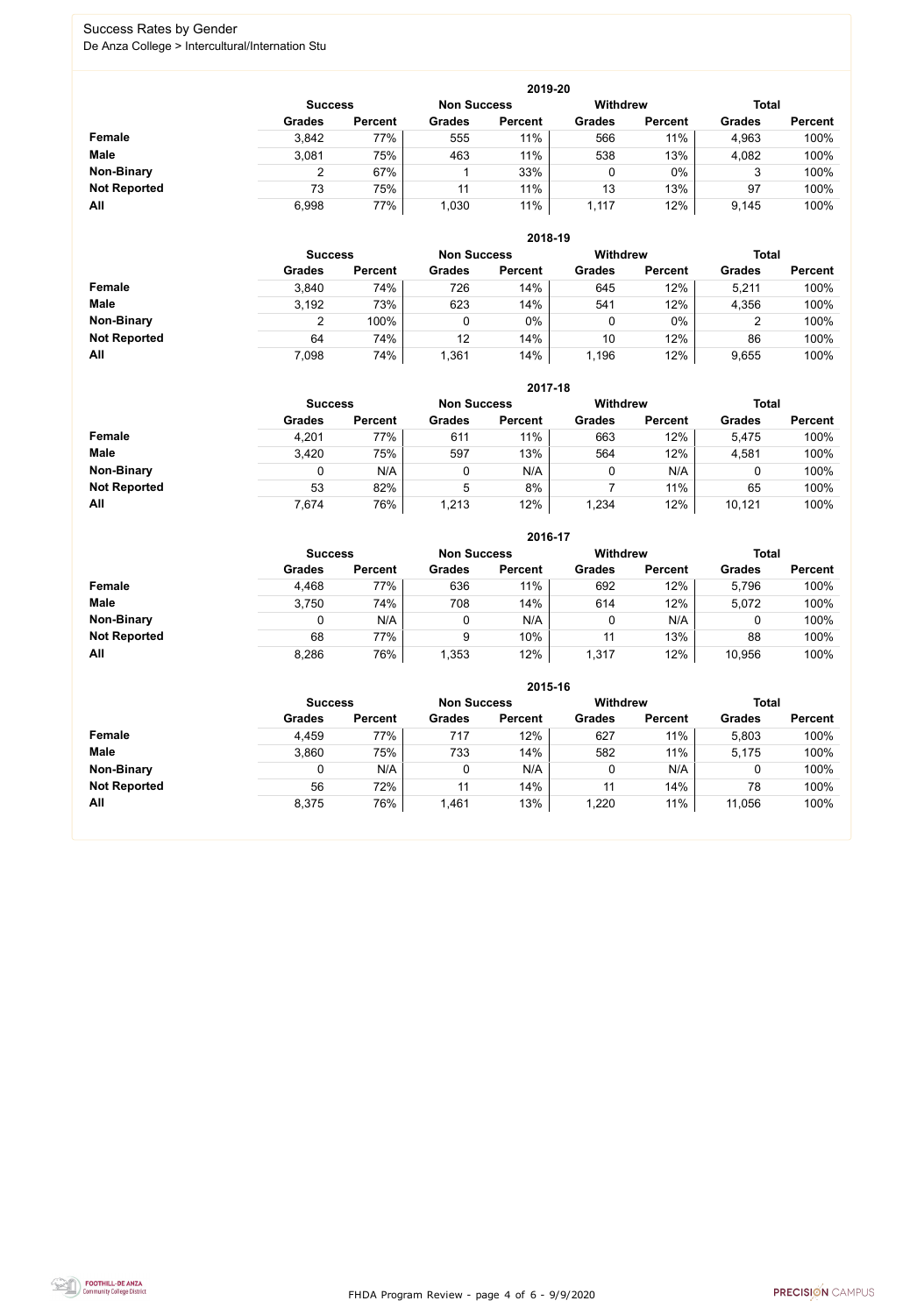FHDA Program Review - page 5 of 6 - 9/9/2020



### Success Rates by Age De Anza College > Intercultural/Internation Stu

|            | 2019-20        |                    |               |                 |               |                |               |                |  |  |
|------------|----------------|--------------------|---------------|-----------------|---------------|----------------|---------------|----------------|--|--|
|            | <b>Success</b> | <b>Non Success</b> |               | <b>Withdrew</b> |               | <b>Total</b>   |               |                |  |  |
|            | <b>Grades</b>  | <b>Percent</b>     | <b>Grades</b> | <b>Percent</b>  | <b>Grades</b> | <b>Percent</b> | <b>Grades</b> | <b>Percent</b> |  |  |
| 19 or less | 1,864          | 81%                | 227           | 10%             | 203           | 9%             | 2,294         | 100%           |  |  |
| $20 - 24$  | 3,562          | 75%                | 574           | 12%             | 597           | 13%            | 4,733         | 100%           |  |  |
| 25-39      | 1,246          | 73%                | 198           | 12%             | 264           | 15%            | 1,708         | 100%           |  |  |
| $40 +$     | 326            | 80%                | 31            | 8%              | 53            | 13%            | 410           | 100%           |  |  |
| All        | 6,998          | 77%                | 1,030         | 11%             | 1,117         | 12%            | 9,145         | 100%           |  |  |

|            | 2018-19        |                    |               |                 |               |                |               |                |  |  |
|------------|----------------|--------------------|---------------|-----------------|---------------|----------------|---------------|----------------|--|--|
|            | <b>Success</b> | <b>Non Success</b> |               | <b>Withdrew</b> |               | <b>Total</b>   |               |                |  |  |
|            | <b>Grades</b>  | <b>Percent</b>     | <b>Grades</b> | <b>Percent</b>  | <b>Grades</b> | <b>Percent</b> | <b>Grades</b> | <b>Percent</b> |  |  |
| 19 or less | 1,749          | 79%                | 275           | 12%             | 183           | 8%             | 2,207         | 100%           |  |  |
| $20 - 24$  | 3,649          | 72%                | 752           | 15%             | 678           | 13%            | 5,079         | 100%           |  |  |
| 25-39      | 1,381          | 71%                | 289           | 15%             | 274           | 14%            | 1,944         | 100%           |  |  |
| $40 +$     | 319            | 75%                | 45            | 11%             | 61            | 14%            | 425           | 100%           |  |  |
| All        | 7,098          | 74%                | ,361          | 14%             | 1,196         | 12%            | 9,655         | 100%           |  |  |

|            | 2017-18                              |                |               |                |                 |                |               |                |  |  |
|------------|--------------------------------------|----------------|---------------|----------------|-----------------|----------------|---------------|----------------|--|--|
|            | <b>Non Success</b><br><b>Success</b> |                |               |                | <b>Withdrew</b> |                | <b>Total</b>  |                |  |  |
|            | <b>Grades</b>                        | <b>Percent</b> | <b>Grades</b> | <b>Percent</b> | <b>Grades</b>   | <b>Percent</b> | <b>Grades</b> | <b>Percent</b> |  |  |
| 19 or less | .625                                 | 80%            | 248           | 12%            | 165             | 8%             | 2,038         | 100%           |  |  |
| $20 - 24$  | 4,204                                | 76%            | 665           | 12%            | 697             | 13%            | 5,566         | 100%           |  |  |
| $25 - 39$  | 1,407                                | 71%            | 256           | 13%            | 316             | 16%            | 1,979         | 100%           |  |  |
| $40 +$     | 438                                  | 81%            | 44            | 8%             | 56              | 10%            | 538           | 100%           |  |  |
| All        | 7,674                                | 76%            | 1,213         | 12%            | 1,234           | 12%            | 10,121        | 100%           |  |  |

|            | 2016-17        |                    |               |                |                                 |                |               |                |  |  |
|------------|----------------|--------------------|---------------|----------------|---------------------------------|----------------|---------------|----------------|--|--|
|            | <b>Success</b> | <b>Non Success</b> |               |                | <b>Withdrew</b><br><b>Total</b> |                |               |                |  |  |
|            | <b>Grades</b>  | <b>Percent</b>     | <b>Grades</b> | <b>Percent</b> | <b>Grades</b>                   | <b>Percent</b> | <b>Grades</b> | <b>Percent</b> |  |  |
| 19 or less | 1,968          | 79%                | 297           | 12%            | 215                             | 9%             | 2,480         | 100%           |  |  |
| $20 - 24$  | 4,475          | 75%                | 750           | 13%            | 750                             | 13%            | 5,975         | 100%           |  |  |
| 25-39      | 1,453          | 72%                | 255           | 13%            | 302                             | 15%            | 2,010         | 100%           |  |  |
| $40 +$     | 390            | 79%                | 51            | 10%            | 50                              | 10%            | 491           | 100%           |  |  |
| All        | 8,286          | 76%                | 1,353         | 12%            | 1,317                           | 12%            | 10,956        | 100%           |  |  |

|            | 2015-16        |                |               |                    |                 |                |               |                |  |  |
|------------|----------------|----------------|---------------|--------------------|-----------------|----------------|---------------|----------------|--|--|
|            | <b>Success</b> |                |               | <b>Non Success</b> | <b>Withdrew</b> |                | <b>Total</b>  |                |  |  |
|            | <b>Grades</b>  | <b>Percent</b> | <b>Grades</b> | <b>Percent</b>     | <b>Grades</b>   | <b>Percent</b> | <b>Grades</b> | <b>Percent</b> |  |  |
| 19 or less | 1,948          | 80%            | 301           | 12%                | 194             | 8%             | 2,443         | 100%           |  |  |
| $20 - 24$  | 4,540          | 74%            | 873           | 14%                | 706             | 12%            | 6,119         | 100%           |  |  |
| $25 - 39$  | 1,466          | 74%            | 235           | 12%                | 272             | 14%            | 1,973         | 100%           |  |  |
| $40 +$     | 421            | 81%            | 52            | 10%                | 48              | 9%             | 521           | 100%           |  |  |
| All        | 8,375          | 76%            | 1,461         | 13%                | 1,220           | 11%            | 11,056        | 100%           |  |  |